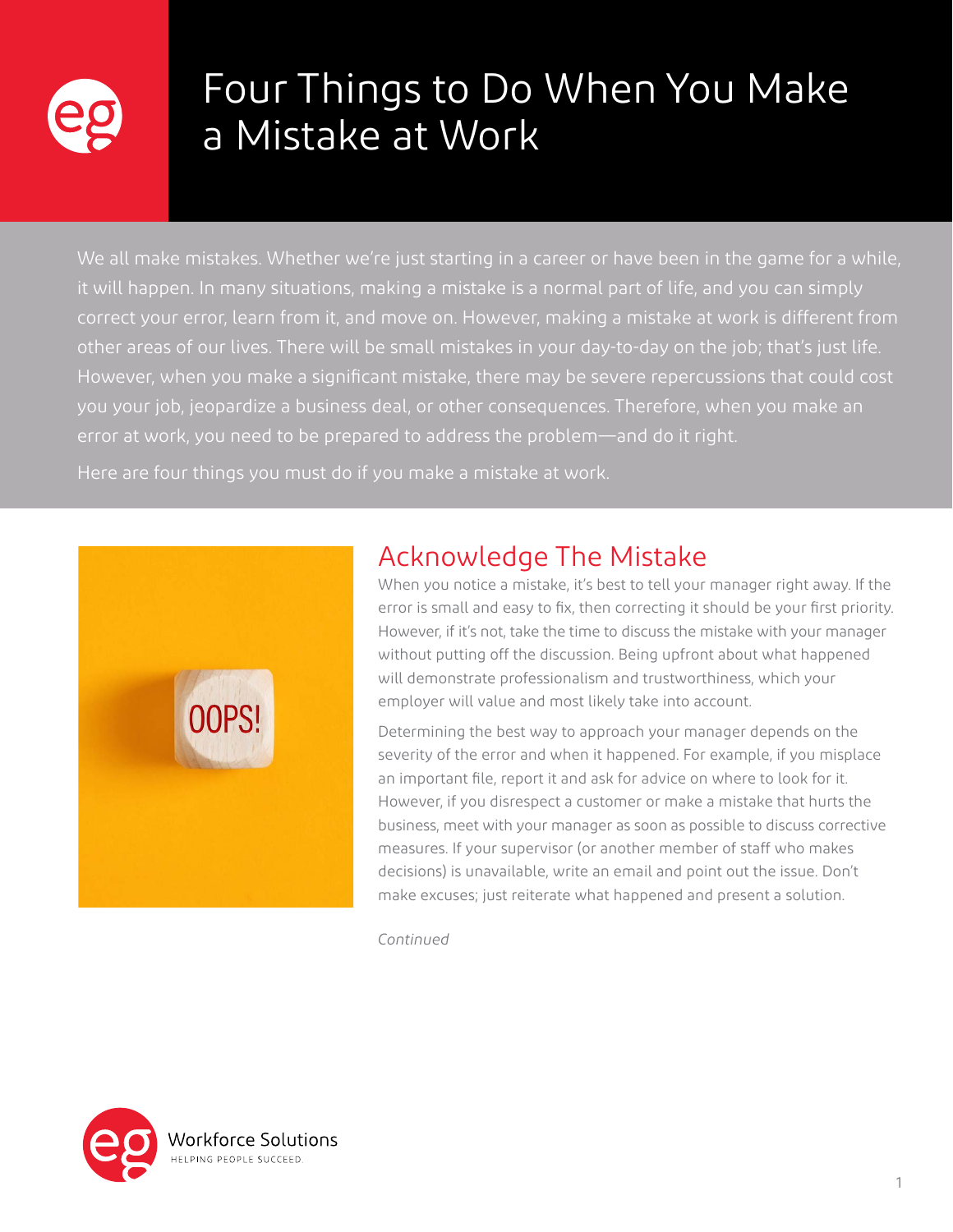

# Four Things to Do When You Make a Mistake at Work





### Make a Plan to Fix the Mistake

It's easier to deal with mistakes if you have a plan to fix them. Putting yourself in the position of having nothing to offer but excuses and regrets can be detrimental to your professional reputation. If you make a mistake, you will need to rectify it and present your corrective plan to your supervisor as soon as you can. Reassure them that you are working on a solution and feel confident in your ability to fix the situation.

Once you know what you need to do, talk to your manager about the steps you will take. Be clear about what you think you should do and what the results might be. Explain how long it will take to implement your plan and any associated costs. Ensure that you have a "Plan B" ready if your supervisor disapproves of "Plan A." Don't let a mistake stop you from showing off your ability to solve problems. Finally, don't be afraid to ask for their advice or counsel on the issue as well – you never know, they may have gone through a similar situation in their past they can give you insight on.

# Don't Blame Others

It's important to realize what happens if you don't own up to your part in the error. It's easy to want to pass the blame on others instead of admitting you made a mistake. You should avoid this at all costs; it almost always will come back on you negatively; plus, it'll make you look worse to your supervisor when the truth comes out. You may want to shift the blame on others, but you'll be seen as someone willing to throw colleagues under the bus - it's not a good look.

Be upfront and honest with your manager when you make a mistake. Act with integrity and be responsible for what you did. Your supervisor – and coworkers – will take notice, and no matter the outcome, you'll know you did the right thing.

*Continued*